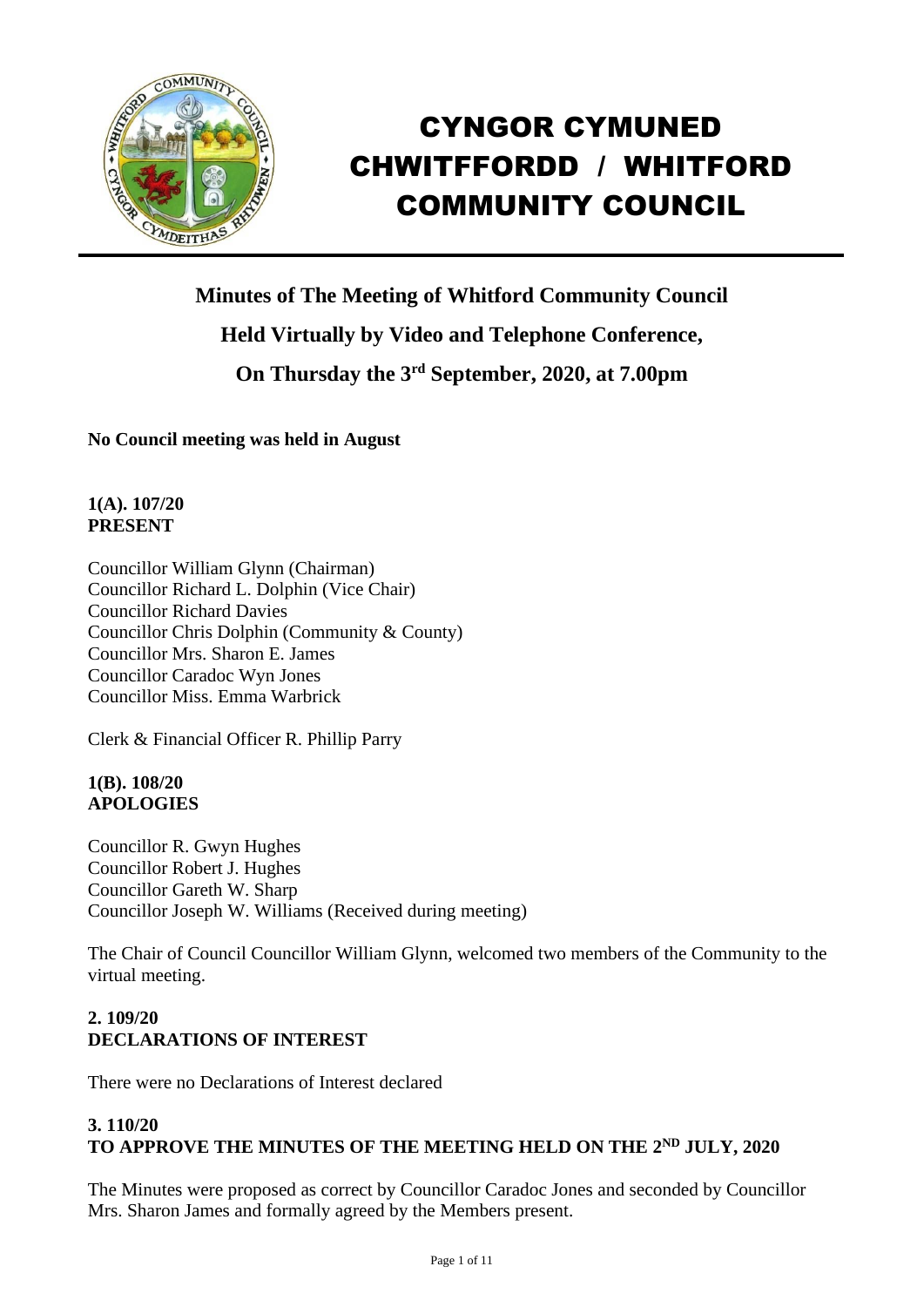# **4. 111/20 MATTERS ARISING**

The Clerk referred to the following matters from the previous Minutes:

**Minute no: 4. 93/20 sub minute number: 9. 72/20 (i) (page 2)** - in relation to the installation of double yellow lines in Carmel. Councillor Chris Dolphin advised, that the work had been completed.

**Minute no: 4. 93/20 sub minute number: 9. 72/20 (ii) (page 2) –** in relation to Footpath Maintenance and Safety Project – Pantasaph to Gorsedd: The Chair of Council Councillor William Glynn advised, that the work had been completed on phase 2, together with the additional work known as phase 3. The Clerk advised, that whilst the invoice for phase 1 had been received and paid, the invoices for phases 2 and 3 had not been received from the County Council.

**Minute no: 4. 93/20 sub minute number: 9. 72/20 (iii) (page 2) –** in relation to Vehicle Activated Speed Signage: The Clerk advised, that following correspondence received from Flintshire County Council, which stated: 'that they wished to discuss the future maintenance and any repair of the signage', the Clerk had consulted with the Chair and Vice Chair of Council. The Clerk was instructed to advise Flintshire County Council, to place the order and subsequent installation on hold, pending a full meeting of the Community Council. Both the Chair and Vice Chair of Council were concerned that the maintenance and repair aspect had not been referred to previously, which would have a financial impact on the Community Council.

The Clerk advised, that a Highways Officer had agreed to hold a video conference with the Vice Chair of Council – Councillor Richard Dolphin, together with the Clerk, to discuss the matter further. Unfortunately, the Highways Officer cancelled the meeting.

**Members agreed the following: (1)** Confirmed the order and installation of the signage is placed on hold **(2)** The Clerk to set up another virtual meeting with the Highways Officer and Councillor Richard Dolphin and to report back to Council at the October Council meeting.

**Minute no: 4. 93/20 sub minute number: 10(B). 74/20 (iv) (page 2)** - in relation to the damaged Interpretation Board on the outside wall of The Druid Inn. The Clerk advised that the new Board had been erected on the premises, whereby the invoice was listed on the payments for this evening.

# **5(A). 112/20 CORRESPONDENCE**

# **The following correspondence had been received, that was required to be either advised to, or dealt with by the Members:**

**(1)** The following information has been received from North Wales Police, in relation to reported criminal offences within the Community:

**Carmel - 2 crimes:** 2 x Domestic related theft offences; Same parties involved

**Gorsedd** – No crimes reported

**Lloc - 7 crimes:** 2 x Crime – Making off without payment at the singing kettle / 1x Public order offence at McDonald's male abusive over cold food / 1 x Domestic assault between a couple regarding child access occurred when parked at garage dropping of children / 1 x Criminal Damage - damage caused to a farmers fence by persons riding quad bikes / 1 x malicious communications matter – Male phoned caller and was abusive about her son / 1 x Public order offence a group of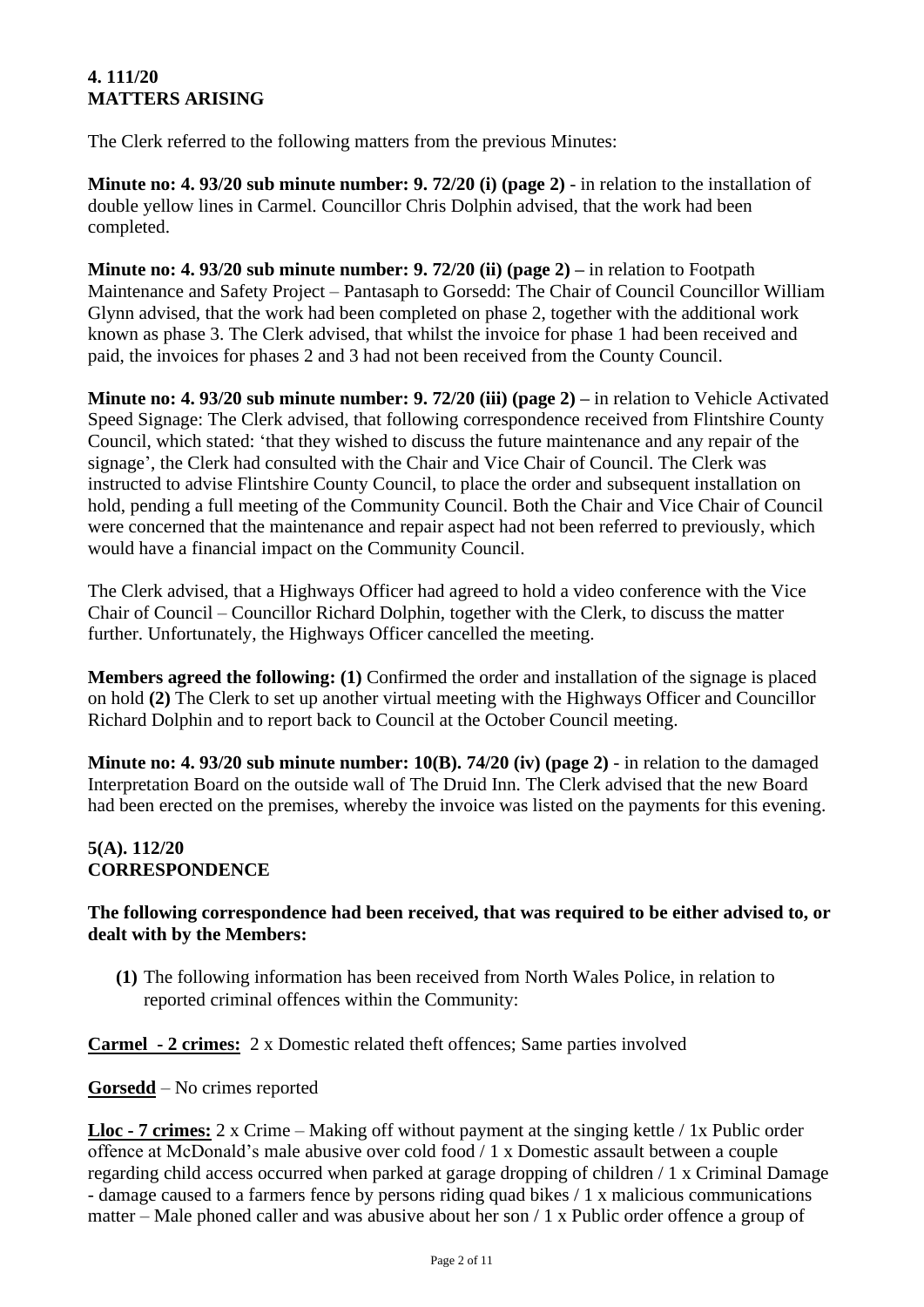females renting a holiday cottage has been verbally abused by the male from a neighbouring property.

# **Pantasaph** – No crimes reported

**Whitford** – No crimes reported **Reports / AOB:**

- Reports of poor parking at McDonalds, Lloc.
- Anti Social Behaviour in Carmel Park on the Ocean View Estate. Patrols are being conducted. Police have also publicised of Facebook.
- A Garage has been broken into overnight on Ffordd Aelwyd in Carmel (September)
- Whitford Downing Hall (Old Altbridge Home) frequent trespass and damages. Police endeavouring for owners to secure.
- **(2)** Cymdeithas Thomas Pennant. Update in relation to the Groups activities, including membership.
- **(3)** Attendance at Meetings by Council Members under Section 85 Local Government Act, 1972 (Six Month Rule). Confirmation from County Solicitor, that the Local Authorities (Coronavirus) (Meetings) (Wales) Regulations 2020 – only temporarily suspended nonattendance during the commencement of the current pandemic. The non-attendance six month rule applies from the first remote / virtually held meeting of the Council. The Clerk advised, that in the case of this Council, the re-commencement date in relation to Section 85 LGA 1972 was May, 2020.

# **The following correspondence was forwarded by e-mail to Members:**

- ❖ Flintshire County Council Summer Play Scheme. Notification that the Play Scheme will commence on Monday 17<sup>th</sup> August, until Friday 28<sup>th</sup> August.
- ❖ Betsi Cadwaladr University Health Board Coronavirus guidance information.
- ❖ Hannah Blythyn AM Information in relation to Coronavirus restrictions review by Welsh Government.
- ❖ Flintshire County Council Notification of cancellation of November County Forum meeting. (information forwarded to Councillors' William Glynn and Robert Hughes – as the Community Council's representatives).
- ❖ Welsh Government Coronavirus COVID-19 News update.
- ❖ Office of the North Wales Police Commissioner Annual survey (Councillors' to complete on a personal basis).
- ❖ Flintshire County Council Consultation in relation to an extension of the current 'Dog Control Public Space Protection Order' within the County. (Councillors' to complete on a personal basis).
- $\div$  Flintshire County Council Consultation in relation to an extension of the current 'Alcohol Control Public Space Protection Order' within the County. (Councillors' to complete on a personal basis).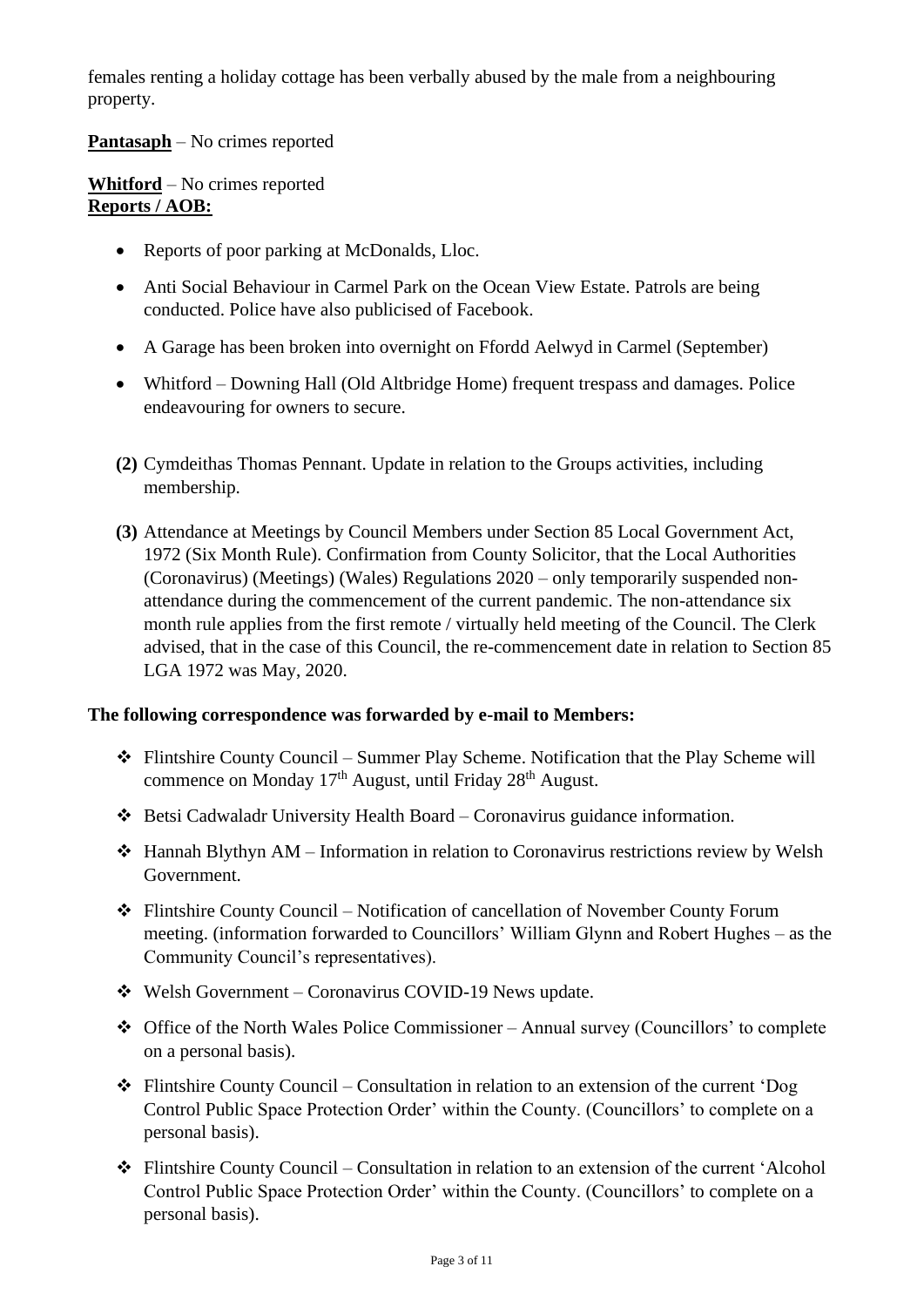# **5(B). 113/20 CLERK'S REPORT**

- **(a)** The Clerk advised Members in relation to the following deposits to the Council's bank account:
- £16,666.67 Flintshire County Council: Second precept payment for financial year 2020 / 2021.
- **(b)** Complaint received from concerned resident in relation to indiscriminate and dangerous parking on the cross roads junction adjacent to The Druid Inn, Gorsedd. Apparently, the concern was exacerbated due to a marquee being placed on the premises car park, which has resulted in increased parking on the highway. The complaint had been forwarded to the local Police Inspector, which had been acknowledged.
- **(c)** Telephone call received from a concerned resident, who noticed whilst walking their dog in the area of Pen Y Gelli Woods, smoke and possible commencement of burning in a section known as the Pine Wood. The Clerk had telephoned the non-emergency number of the North Wales Fire Service, who confirmed, that an Officer would visit the area. There was no update received from the Fire Service.
- **(d)** The Clerk advised, that during the summer recess, he has collated the Council Minutes to be deposited in the Flintshire County Archives. However, presently, the Archives are not receiving items. The Clerk further advised, the following Minutes had been located, which will be deposited in due course:
- $2004$  Full set apart from January, February & March missing
- 2005 Full set
- 2006 Full set
- $2007 -$  January, February & March available all other months missing
- $2008 All missing$
- $2009 All missing$
- $2010 All missing$
- $2011 All missing$
- 2012 April available all other months missing
- 2013 April, May, June, October & December available all other months missing
- 2014 Full set apart from October, November & December missing
- $2015$  Full set apart from February & April missing
- 2016 Full set apart from March, October & November missing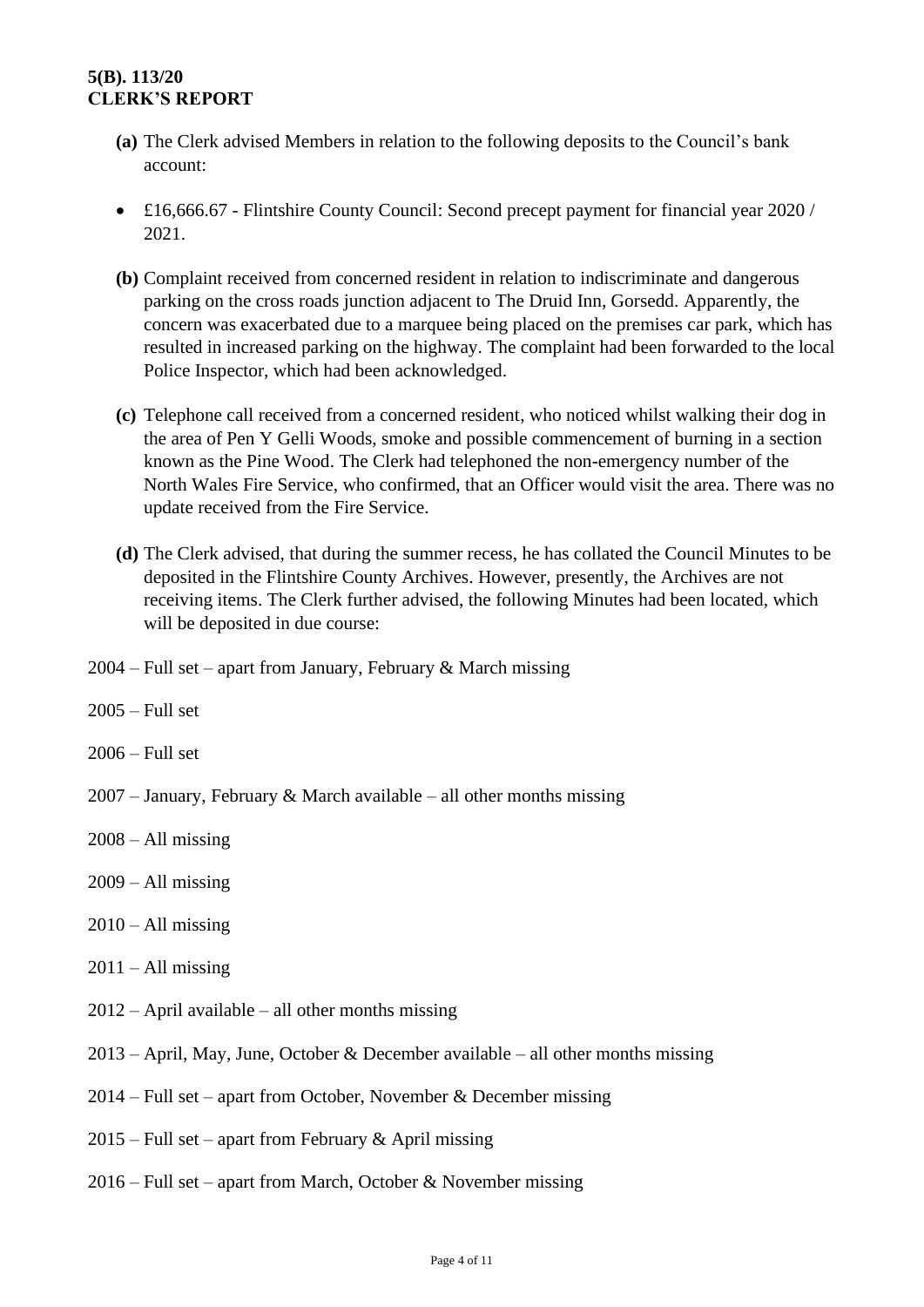**The following will be retained by the Clerk until five years are reached and thereafter placed in County Archives** 

- 2017 Full set
- $2018 Full set$
- 2019 Full set

## **Street Lights:**

**(i)** Application by the resident of number 6 Windsor Park, Carmel, requesting that the Council fit a shade on the street light on the roadside opposite the property. The resident is concerned that the light is intrusive in the front room of the property. The Clerk advised, that the cost to insert a shade would be in the region of £150.00 (call out fee and cost of shade).

**Members agreed, by majority, the following:** Not to grant the request. In reaching their decision, the Council took into account the cost of the work, together with the number of lamps (149) that are in the ownership of the Council, whereby the majority are also adjacent to properties.

## **(ii) The Clerk provided the following update in relation to outstand faults, within the Community Council street lighting stock:**

- **(a) Pantasaph:** A car demolished the electricity post on Monastery Road, whereby the lantern was destroyed. Scottish Power advised that they would place a new box on the new pole, but have not. The following quotation has been received from the Council's street lighting contractor: Cost of a new LED, bracket and waterproof box £350.00 plus VAT. The Scottish Power cost to connect the supply to the waterproof box is unknown
- **(b) Members agreed the following:** Accepted the quotation for £350.00 plus VAT, as referred to above.
- **(c) Pantasaph:** Faulty lamp number; 101 at the Top of Post Office Lane, Pantasaph. This lamp repair is still outstanding. Street lighting contractor advised the Clerk this afternoon – Thursday  $3<sup>rd</sup>$  September, that the lamp would be repaired soon.

#### **The Clerk brought to the attention of Members the following updates and other information received from County & Community Councillor Dolphin:**

- **(1)** Planning Application number: 060475 Land East of McDonalds, Lloc for the erection of drive-thru restaurant unit and drive-thru coffee shop unit (Use Class A3), access, landscaping and associated **(Councillor Dolphin advised, that the application had been refused by the County Planning Committee – on Wednesday 2 nd September).**
- **(2)** Concern with number of attendees at the Summer Play Scheme, in Carmel and Whitford.
- **(3)** Complaint received from resident, in relation to Japanese knotweed in the area of Park Road, Carmel. Concern advised to Street Scene.
- **(4)** Concern by resident in relation to faded road markings and no give way signage, in the area of the three way junction near to Plas Ucha. Street Scene advised with photograph of the area provided.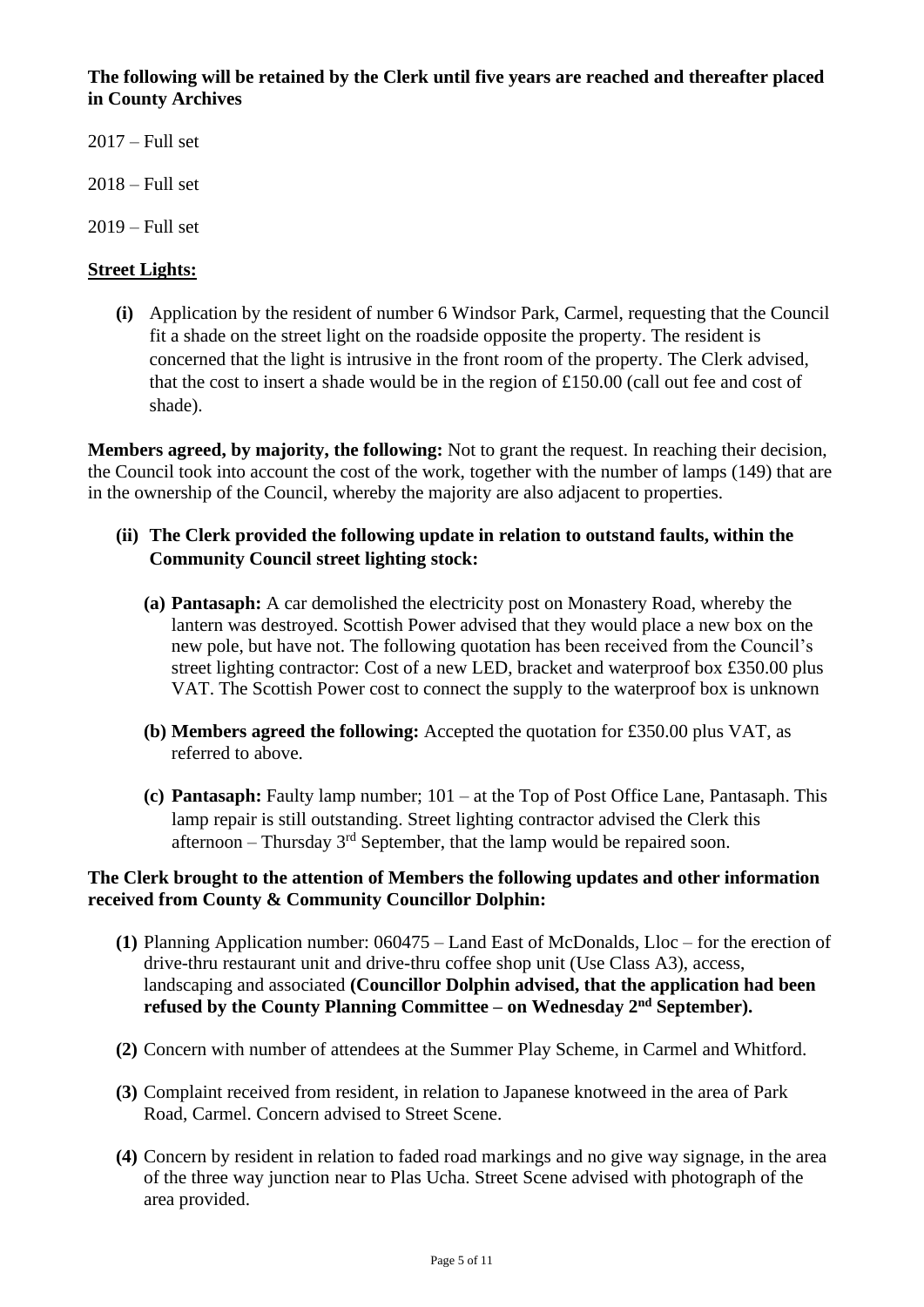- **(5)** Following a site visit to an overgrown footpath adjacent to Pen Y Gelli Woods on the A5026 road – in the Lloc Village area; Street Scene requested that the Community Council consider completing work to re-open the footpath. Confirmed, that that area is not in the ownership of the Community Council.
- **(6)** Red K6 Telephone Box in Pantasaph. Whilst the Phone Box has been repaired, Councillor Dolphin has been advised by BT, that the Box will be repainted in 2021.
- **(7)** Concerns received in relation to a letter distributed to residents, in the area of Clos Tyn Y Clogwyn, Carmel (land to the South of Carreg Llwyd). The letter referred to a proposed planning application for 12 dwellings – in the former quarry.

# **5(C). 114/20 CO-OPTION OF COUNCIL MEMBER**

The Clerk referred to the Public Notice in relation to the current vacancy for a Community Councillor, whereby a copy had been sent previously to Council Members and displayed on the Council web site. The closing date for applications being 12 noon on Friday 18th September. The Clerk advised, that to-date, no applications had been received. The matter would be placed on the October Council meeting agenda.

# **5(D). 115/20 REMEMBRANCE SUNDAY POPPY WREATH**

The Clerk recollected to Members, that in previous years the Council ordered from the Ysceifiog Branch of the Royal British Legion, a Local Authority wreath – and enquired if a similar wreath was to be ordered for this Remembrance Sunday.

**Members agreed the following:** The Clerk to order a Local Authority wreath – as above.

# **5(E). 116/20 TO CONSIDER: DRAFT LEASE FROM FLINTSHIRE COUNTY COUNCIL RE: LAND ADJACENT TO YSGOL YR LLAN, WHITFORD**

The Clerk recollected to Members, that the Council have been awaiting a draft lease from Flintshire County Council for over a year, in relation to a Community Asset Transfer – of land adjacent to Ysgol Yr Llan, Whitford.

The Clerk referred to a recent e-mail sent to Members, which contained a draft lease received from Flintshire County Council on the 20<sup>th</sup> August, 2020. The Clerk also recollected Members, a Heads of Terms agreement dated November, 2017 – copy provided to Members. The Clerk further advised, that upon perusal of the draft lease, there were a number of inconsistences between the Heads of Term Agreement and Draft Lease. These related to: Permitted use of the area, shared facilities, current and new access and maintenance of the land, which included the perimeter fence.

**Members agreed the following: (1)** Were perturbed that Flintshire County Council had reneged on the agreed Heads of Term agreement. The Clerk to formally write to Flintshire to express their concern **(2)** The Clerk to discuss with Flintshire the inconsistences and repot back to Members, at the October Council meeting.

# **5(F). 117/20 STREETSCENE SCHEDULE (FLINTSHIRE COUNTY COUNCIL)**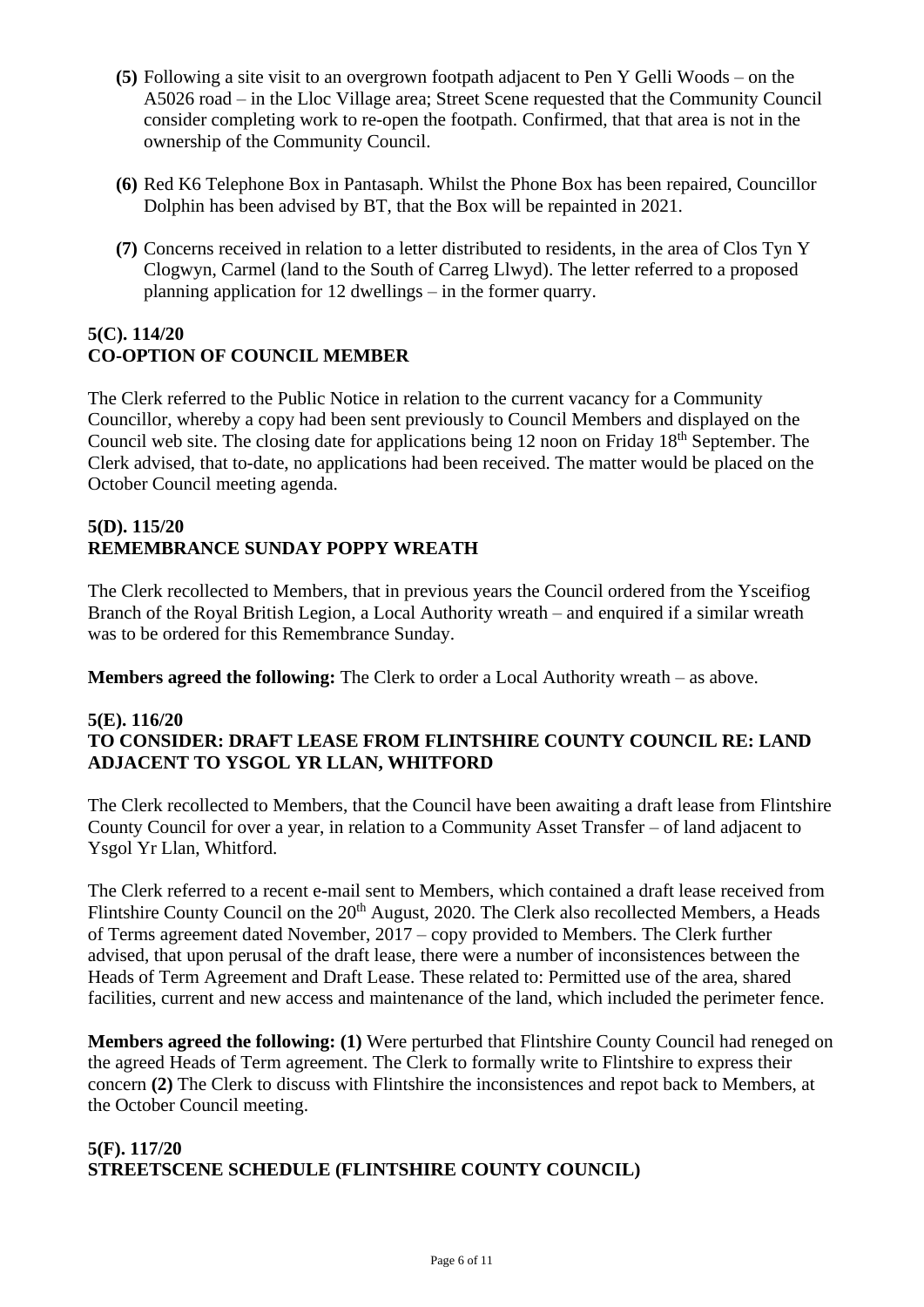- **(a) The following update – as bracketed, had been received from Mr. Nigel Seaburg (StreetScene) Officer in relation to the matters brought to his attention in the July Council meeting:**
- **(1)** A5026 Road at junction to Whitford; overgrowth across the pavement is causing difficulty for pedestrians (Quotes now received and under review by senior management team).
- **(2)** A5026 Road at junction to Whitford; the Give Way sign is covered by overgrowth. (To be inspected and will arrange cutting back).
- **(3)** A5026 Road; Street light. Lamp is working but visually appears unsafe requiring a review. Travelling west bound - it is the fourth lamp (Require lamp number or more details to pass onto street lighting team).
- **(4)** A5026 Road; Street lights from Halfway House, Carmel, to Crossroads at Gorsedd, require review due to overgrowth and impact of sufficient lighting. (Will inspect/pass to street lighting team).
- **(5)** Bottom of Carmel Hill (behind Village Hall); the hedge from a nearby property (Highfield) requires cutting back. (Will inspect and arrange for hedge cutting notice to be issued to owner).
- **(6)** Monastery Road, Pantasaph; the white lines are faded along the entire length of road through the village. (Will inspect, however this area has previously been passed over for the lines to be refurbished).
- **(7)** Celyn bends: pavement is breaking up and dangerous for pedestrians. (Will inspect area and note any defects found).
- **(8)** Celyn bends; travelling from Holway to Lloc leylandii hedge growing into roadway. (Hedge notice has been issued to owner, will monitor).
- **(9)** Whitford Road; verges require attention and carriageway is down to single lane in parts due to overgrowth. (The verges will be cut in the next couple of weeks by our contractor).
- **(10)** Downing Lane; Opposite Sandham overgrown hedge. (Area has been flagged up with contractor to cut back as much possible, when rural cut takes place in next couple of weeks).
- **(b) Members brought the following concerns to the meeting:**
- **(i)** Overgrown and impassable footpath concern on Dyserth Road, Lloc. Have the County identified the ownership of Pen Y Gelli Woods.
- **(ii)** Waen Hill. The culvert from the first drain is blocked together with others along the whole length of the lane. This has resulted in the roadway being covered in water during the recent rainfall.
- **(iii)** Travelling from Gorsedd Village to the junction of the A5026 the hedge on the right hand side (towards Holywell) is obstructing the view of drivers.

# **The Clerk advised, that the above concerns would be brought to the attention of StreetScene.**

#### **6. 118/20 REPRESENTATIVES REPORTS (COMMITTEES, LIAISON & MEETINGS ATTENDED)**

There were no reports specific to the Local Committees and Outside Bodies schedule, or Council Members who had attended meetings on behalf of the Council.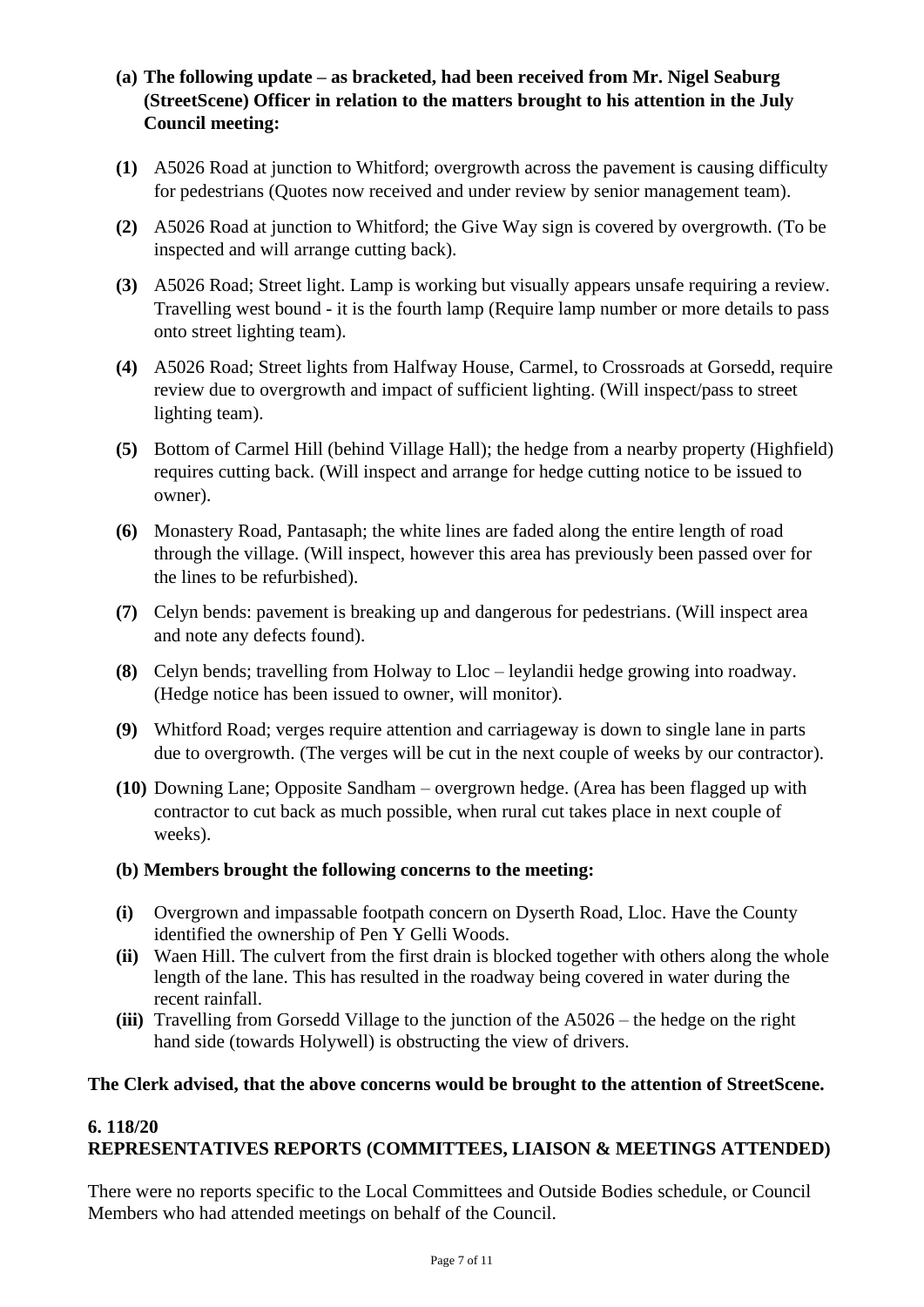## **7(A). 119/20 PLANNING APPLICATIONS**

## **The following planning applications had been received:**

**(1)** Application number: 061407, for the erection of cattle storage building, at Mynydd Mostyn, Berthengam.

**Comment by Council:** Subject to compliance with relevant policies and planning guidance notes, then no objections raised.

**(2)** Application number: 061425: for application for variation of condition No. 1 'The caravans shall be used for holiday purposes only and shall not be occupied other than between 1st March in any one year and 6th January of the succeeding year' following grant of planning permission 0237/88, at Pen y Glol Caravan Park, Lloc.

**Comment by Council:** Subject to compliance with relevant policies and planning guidance notes, then no objections raised.

## **(The above two applications were sent to Members for consultation in-between meetings, due to statutory time limits for observations from County Planning).**

#### **7(B). 120/20**

**Members formally confirmed the above decisions.**

#### **7(C). 121/20**

## **The following planning applications were dealt with by the Members at the meeting:**

**(a)** Application number: 061513 for the construction of agricultural storage building at Ffyddion Farm, Pen Ffordd Llan, Lloc.

**Comment by Council:** Subject to compliance with relevant policies and planning guidance notes, then no objections raised.

**(b)** Application number: 061349 – for the erection of an extension and alteration to provide accommodation for dependant relative on ground floor and erection of first floor extension, at Dwyfor, Carmel Road, Carmel.

**Comment by Council:** Subject to compliance with relevant policies and planning guidance notes, then no objections raised.

**(c) NOTE:** The Clerk advised, that a number of planning applications were showing on the Flintshire County Council Planning weekly list, that had been received a short period prior to the commencement of the Council meeting. The Clerk further advised, that the consultation end date would be checked, and if necessary, the comment from Council can be dealt with in between meetings, as per the Local Standing Orders.

## **7(D). 122/20 PLANNING DECISIONS**

#### **The following planning decision have been received from Flintshire County Council:**

**(a)** Application number: 061198 – alterations to enclose balcony, at Cambrian House, Gorsedd. Approved.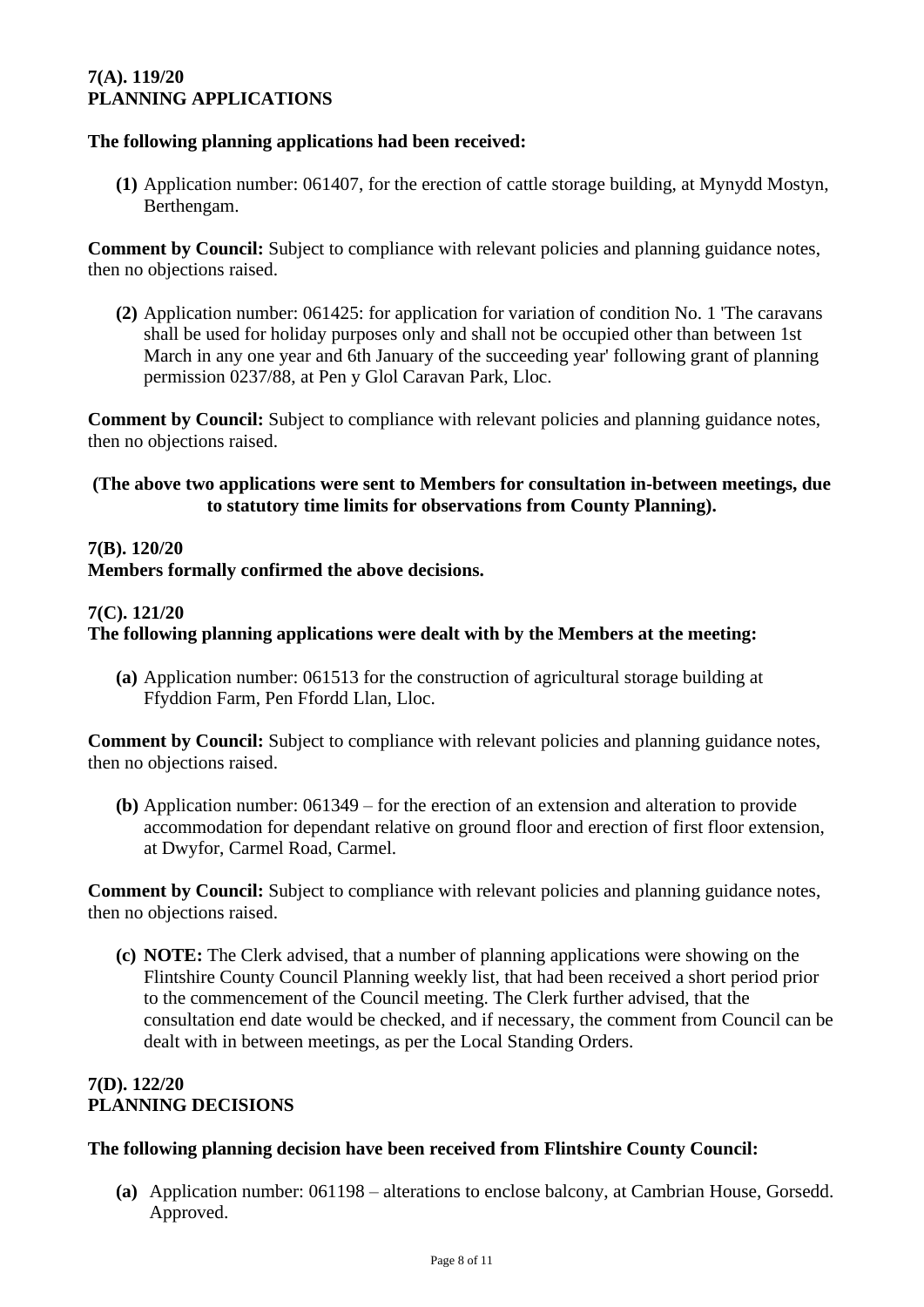- **(b)** Application number: 061326 erection of two storey extension to rear of dwelling, at Moorfield House, Pantasaph. Approved.
- **(c)** Application number: 060801 listed building application for proposed change of use, of St. Paul's Church Hall, Gorsedd, to form a single private dwelling. Approved.
- **(d)** Application number: 061312 demolition and reconstruction of existing garage, at 9 Crown Estate, Lloc. Approved.
- **(e)** Application number: 061083 extension to storage shed, at Misty Waters Caravan Park, Lloc. Approved.
- **(f)** Application number: 061425 **-** for variation of condition No. 1 'The caravans shall be used for holiday purposes only and shall not be occupied other than between 1st March in any one year and 6th January of the succeeding year' following grant of planning permission 0237/88, at Pen y Glol Caravan Park, Lloc. Approved.

# **8. 123/20**

# **TO DISCUSS: CONCERNS WITH CHILDREN'S PLAY AREA IN CARMEL (CLLR RICHARD DOLPHIN)**

Councillor Richard Dolphin brough to the attention of Members, his concerns together with residents of the community, in relation to the unacceptable anti-social behaviour in the children's play area in Carmel. The Police had been called to the play area, on more than one occasion, in the early hours of the morning, due to noise and loud music. The area has been littered with general rubbish, together with empty alcohol bottles, including used Nitrous oxide (laughing gas) canisters. (Photographs were displayed on screen to Members, in relation to the litter, empty alcohol bottles and gas canisters).

Councillor Richard Dolphin requested certain actions be taken, as agreed below:

**Members agreed the following: (1)** The Clerk to write a letter of support to Flintshire County Council Street Scene, for the installation of a larger litter bin in the play area – as recently requested by Councillor Chris Dolphin **(2)** The Clerk to write to Police Inspector Gareth Cust, seeking an update in relation, as to the actions taken, to date, by the Police to alleviate the anti-social behaviour **(3)** Should any Councillor and the Clerk receive reports in relation to anti-social behaviour in the play area, to please advise that a call should be made to the Police on the 101 telephone number **(4)** To also report any litter and drug paraphernalia to Flintshire Street Scene on 01352 – 701234, seeking that the area is cleared **(5)** The Clerk to place a public notice in the next edition of the Five Villages Chronicle, highlighting the anti-social concern.

#### **9. 124/20 TO CONSIDER: JOINT VENTURE WITH FLINTSHIRE COUNTY COUNCIL – TO LINK TWO FOOTPATHS IN GORSEDD VILLAGE (CLLR CHRIS DOLPHIN)**

Councillor Chris Dolphin brough to the attention of Members, a request for two footpaths in Gorsedd Village to be joined together. During photographs displayed on screen at the virtual meeting, Councillor Dolphin identified the commencement and end of the current two footpaths in the area of properties known as Pen Y Bryn and Rose Hill. This would link the whole village of Gorsedd with a public footpath. Councillor Dolphin requested Members to consider placing the project on the Council's Capital Programme for future consideration, as a joint project with Flintshire County Council.

**Members agreed the following:** The Clerk to place the item on the Council's Capital Programme for future discussion, as a joint project with Flintshire County Council.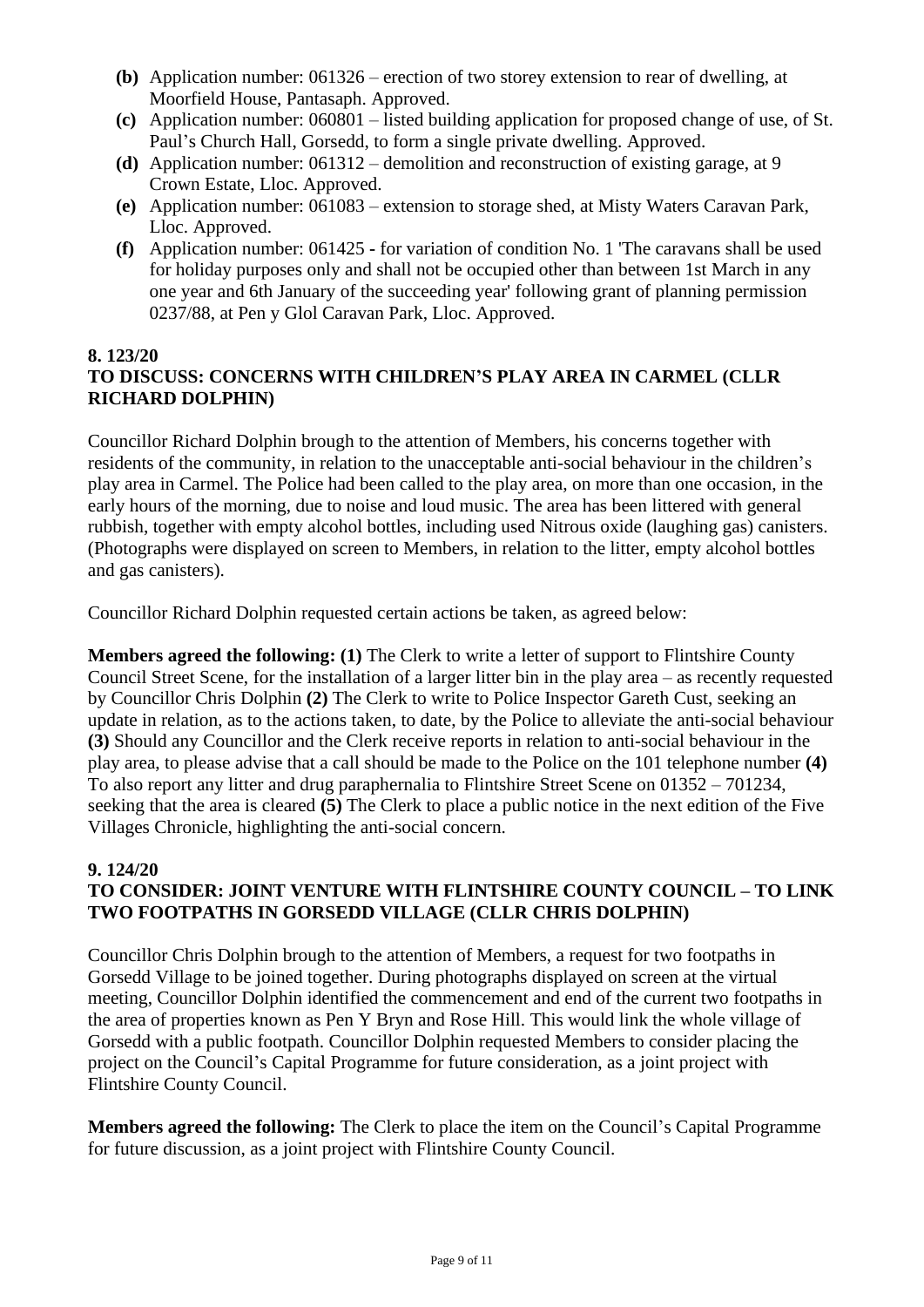# **10. 125/20 APPROVAL OF ACCOUNTS FOR PAYMENT**

| <b>Cheque</b><br><b>Number</b> | Payee                                                                                                                                    | <b>Net</b><br>£ | Vat<br>£ | <b>Total</b><br>£ |
|--------------------------------|------------------------------------------------------------------------------------------------------------------------------------------|-----------------|----------|-------------------|
|                                | <b>Payments to be confirmed:</b>                                                                                                         |                 |          |                   |
|                                | <b>Direct Debit:</b> Scottish Power (June - Street Lighting)<br>Electricity Account - payment dated 20/07/2020)                          | 145.67          | 29.13    | 174.80            |
|                                | <b>Standing Order: R. P. Parry - Clerk to Council</b><br>(Monthly salary & home working allowance for July)<br>Payments dated 03/08/2020 |                 |          |                   |
|                                | <b>Direct Debit:</b> Scottish Power (July - Street Lighting<br>Electricity Account - payment due 17/08/2020)                             | 150.53          | 30.11    | 180.64            |
|                                | <b>BACS:</b> SP Energy Network (Connection charge from<br>damaged street light to new column in Mertyn Lane,<br>Carmel – July 2019)      | 1,250.85        | 250.17   | 1,501.02          |
|                                | The above payments were authorised by the Chair<br>and Vice Chair of Council - as Bank Signatories in<br>between meetings                |                 |          |                   |
|                                | Payment for consideration to be paid by BACS:                                                                                            |                 |          |                   |
|                                | <b>Standing Order: R. P. Parry - Clerk to Council</b><br>(Monthly salary & home working allowance for July)<br>Payments dated 01/09/2020 |                 |          |                   |
|                                | Information Commissioner's Office (Renewal of Data<br>Protection Certificate)                                                            | 40.00           |          | 40.00             |
|                                | Wall Signs (Replacement Interpretation Board on wall<br>of Druid Inn, Gorsedd) Quotation previously agreed by<br>Council                 | 102.86          | 20.57    | 123.43            |

# **11. 126/20 APPLICATIONS FOR FINANCIAL SUPPORT**

| <b>Cheque</b><br><b>Number</b> | Name of organisation                                                                                                  | <b>Amount granted</b><br>£ |  |
|--------------------------------|-----------------------------------------------------------------------------------------------------------------------|----------------------------|--|
|                                | <b>Authorised to be paid by BACS:</b><br>Wales Air Ambulance (Application for annual grant)<br>(Section 137 LGA 1972) | £100.00                    |  |